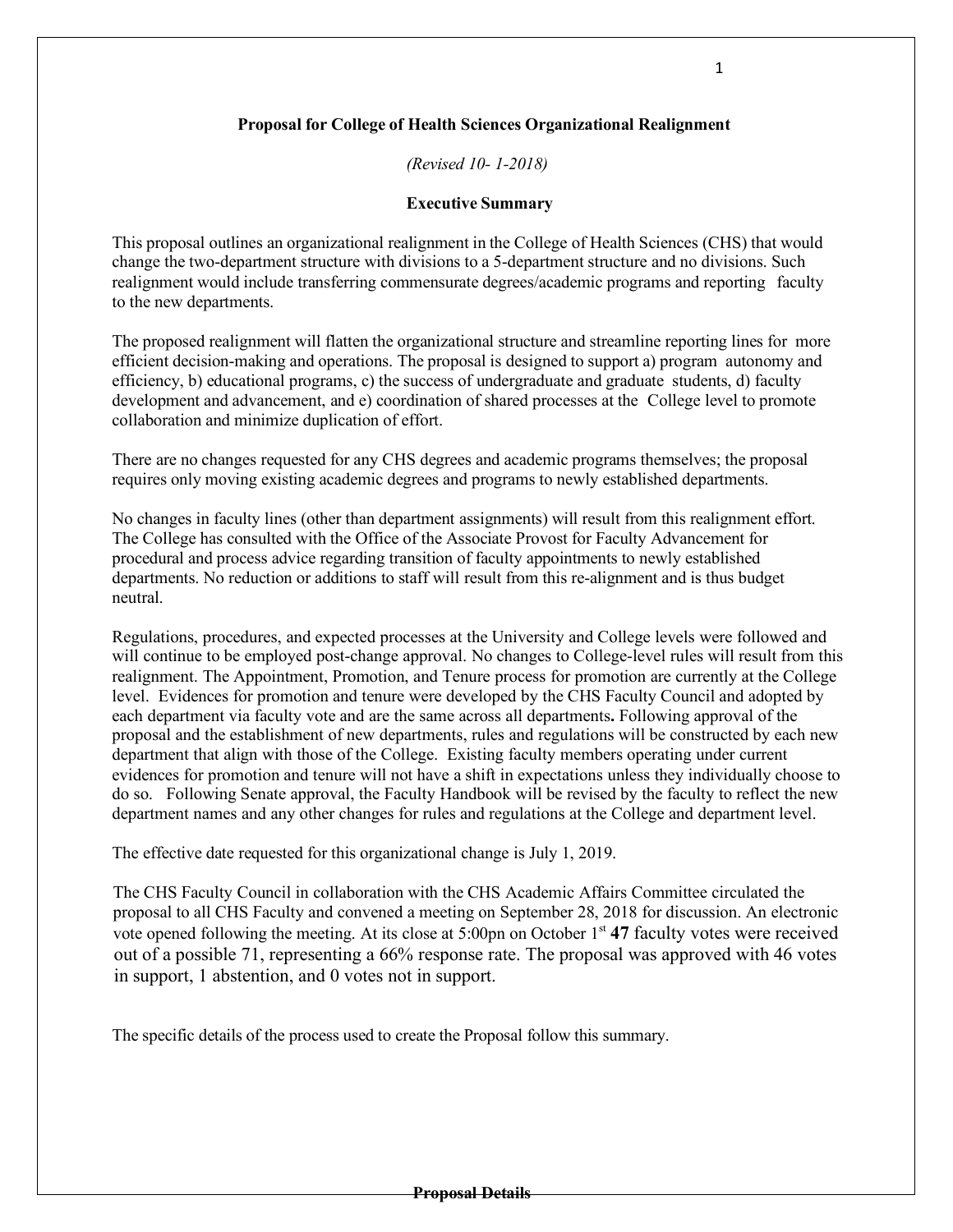### **Current CHS Organizational Alignment**

The academic units of the CHS currently consists of 7 divisions divided into 2 departments- the Department of Clinical Sciences and the Department of Rehabilitation Sciences:

1) The Department of Clinical Sciences consists of the divisions of Clinical Nutrition**\*\***, Physician Assistant Studies, Medical Laboratory Sciences, Health Sciences Education & Research (in which the Human Health Sciences and Clinical Leadership Management programs reside) – and their respective degrees and reporting faculty. Each Division has a Director and the Department has a Chair.

*\*\*Note:* The Division of Clinical Nutrition consists only of reporting faculty and a Certificate in Nutrition for Human Performance. The Clinical Nutrition degree program was established in the Department of Medicine in 1966 and transferred to the College of Health Sciences (then the College of Allied Health Professions) in 1968. In 2002 a Graduate Center for Nutritional Sciences was established, which consolidated two master's programs into one with integration into the PhD program. The Graduate Center reported directly to the Graduate School. Administrative functions moved to the College of Medicine. Faculty teaching in the clinical nutrition program remained in their respective Colleges/Departments. In 2006 the Graduate Center for Nutritional Sciences was moved to the College of Medicine, with faculty reporting lines unchanged. Clinical Nutrition faculty in the CHS Division of Clinical Nutrition remain in this College.

The Department of Rehabilitation Sciences consists of faculty assigned to the Divisions of Physical Therapy, Athletic Training, Communication Sciences and Disorders, and their respective degrees. The Rehabilitation Sciences Doctoral program is located in this department. The Rehabilitation Sciences PhD Program is multidisciplinary with primary contributions from CHS faculty in Divisions of Athletic Training, Physical Therapy, Communication Sciences and Disorders and Occupational Therapy (who are faculty at Eastern Kentucky University).

The current department structure of College of Health Sciences is below as Figure 1:



\* Clinical Leadership and Management \* Human Health Sciences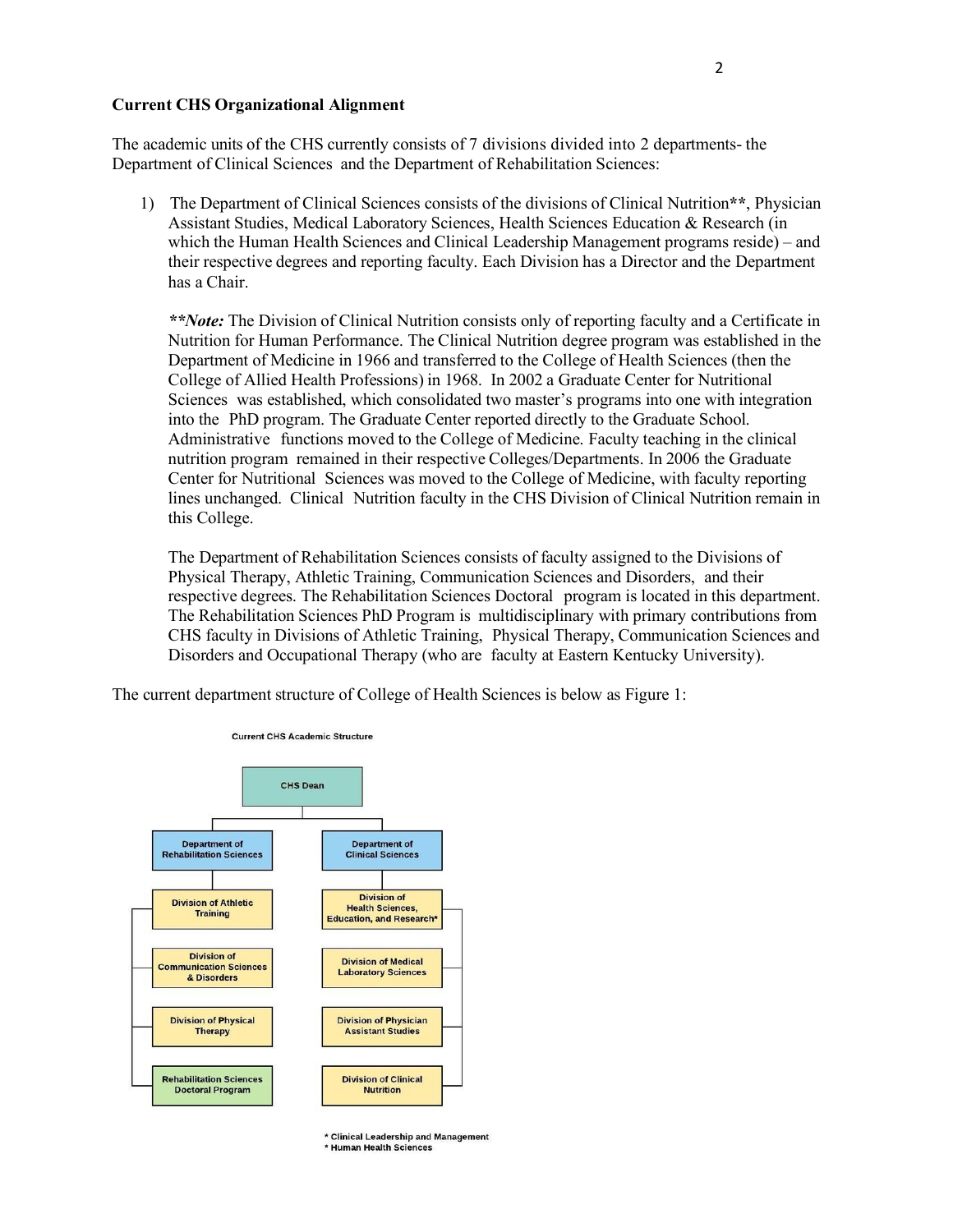| <b>Department of Clinical Sciences</b> | Department of                        | <b>Housed at the College level</b> |
|----------------------------------------|--------------------------------------|------------------------------------|
|                                        | <b>Rehabilitation Sciences</b>       | in the Dean's Office               |
| Clinical Leadership and                | Athletic Training (MS)               | Certificate in Research in         |
| Management (BHS)                       |                                      | Human Health Sciences              |
| Human Health Sciences (BS)             | <b>Communication Sciences</b>        |                                    |
|                                        | and Disorders (BHS and<br>MCD        |                                    |
| Medical Laboratory Sciences (BHS)      | Physical Therapy (DPT)               |                                    |
| Minor in Health Advocacy               | <b>Rehabilitation Services (PhD)</b> |                                    |
| Clinical Healthcare                    |                                      |                                    |
| Management Certificate                 |                                      |                                    |
| Physician Assistant Studies (MSPAS)    |                                      |                                    |
| Certificate in Nutrition for           |                                      |                                    |
| Human Performance                      |                                      |                                    |

#### **Table 1. Current placement of academic programs and degrees**

Please see Appendix 1 for a diagram of the current CHS organizational structure in its entirety. Please see Appendix 2 for the current placement of faculty.

### **Proposed CHS Organizational Structure**

In response to College of Health Sciences' self-study/external review processes and subsequent internal workgroup recommendations, the CHS is requesting approval for the following structural realignment (see Figure 2 and Table 2) and the commensurate transfer of academic degrees and reporting faculty. The aim of this effort is to enhance CHS undergraduate and graduate education, support the advancement of faculty and the College, and streamline the current administrative structure and communications:

- 1) Changes related to the Department of Clinical Sciences:
	- a. Move the Divisions of Physician Assistant Studies and Clinical Nutrition from the Department of Clinical Sciences to new Departments. The Department would then consist of undergraduate programs/degrees (Human Health Sciences, Clinical Leadership and Management, Medical Laboratory Sciences).
	- b. Change the name of the Department of Clinical Sciences to Department of Health and Clinical Sciences to better reflect the emphasis of its educational programs and research focus with commensurate transfer of academic programs/degrees and reporting faculty**.** (See Appendix 3 for Faculty support) The department will be led by a Chair with direct report to the Dean.
		- Reorganize the Health Sciences, Education, and Research Division through the establishment of Clinical Leadership Management and Human Health Sciences as separate programs.
		- Eliminate the use of 'division' and establish Medical Laboratory Sciences, Clinical Leadership and Management and Human Health Sciences as programs within a shared department. Medical Laboratory Sciences would have a Program Director in place (per accreditation requirements) and Clinical Leadership Management and Human Health Sciences would each have a Director of Undergraduate Studies.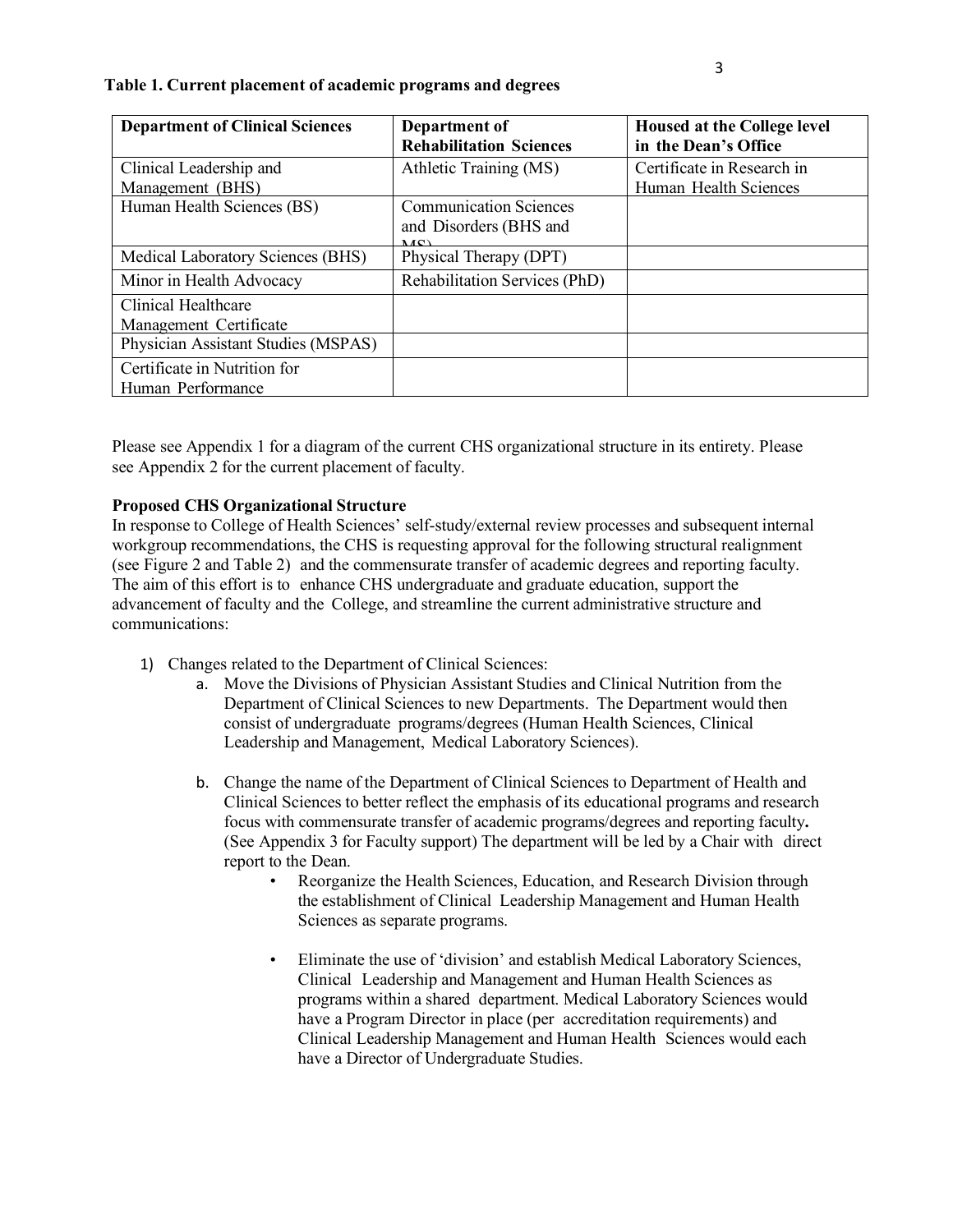- 2) Changes related to the Department of Rehabilitation Sciences:
	- a. Dissolve the Department of Rehabilitation Sciences
	- b. Create individual departments named a) Department of Physical Therapy and b) Department of Communication Sciences and Disorders – which are currently housed in the Department of Rehabilitation Sciences—with commensurate transfer of academic degrees and reporting faculty to their respective new departments. Each department will have a Program Director and/or other positions as required by accreditation bodies and will be led by a Chair with direct report to the Dean. Use of Divisions will be eliminated.
	- c. Create a department named Department of Athletic Training and Clinical Nutrition, with the commensurate transfer of reporting faculty and the Athletic Training MS degree and the Certificate in Nutrition for Human Performance to the new department. The Department will have a Program Director and/or other positions as required by corresponding accreditation bodies of its programs. The department will be led by a Chair with a direct report to the Dean. This change reflects the requests of faculty in both the Clinical Nutrition and Athletic Training divisions and creates opportunities for collaborations around research, education, and service initiatives. (See LOS from CAFÉ and COM Nutritional Sciences for department name, Appendix 14a and b)
	- d. Establish the Physician Assistant Studies program as its own department with commensurate transfer of academic degrees and reporting faculty. The department will have a Program Director and/or other positions as required by accreditation bodies and be led by a Chair with direct report to the Dean.
	- e. Move the Rehabilitation Sciences Doctoral program (RHB) from the Department of Rehabilitation Sciences to the Dean's Office with commensurate transfer of the academic degree and students enrolled in the RHB PhD program. The faculty of record remain unchanged and are in support of this shift (see Appendix 4 for faculty Letter of Support). The Program Director will report to the Associate Dean of Faculty Affairs and Graduate Programs.
	- f. Already housed in the Dean's Office, the Undergraduate Certificate in Research in Human Health Sciences will move from the Associate Dean of Research to the Associate Dean of Undergraduate Education (a recently established position). The Faculty of Record remains unchanged. (See Appendix 5 for Certificate Faculty of Record Support).
	- o **Note:** The following programs are currently under review by the University Senate for suspension:
		- **BACH-AH Undeclared**
		- RESI-MS Reproductive Biology
		- RESI-PHD Reproductive Biology
		- RESI-CERTG Reproductive Biology

The suspension of these courses is the result of an administrative cleanup of SAP. These programs are not part of the current structure and are not included in this proposal.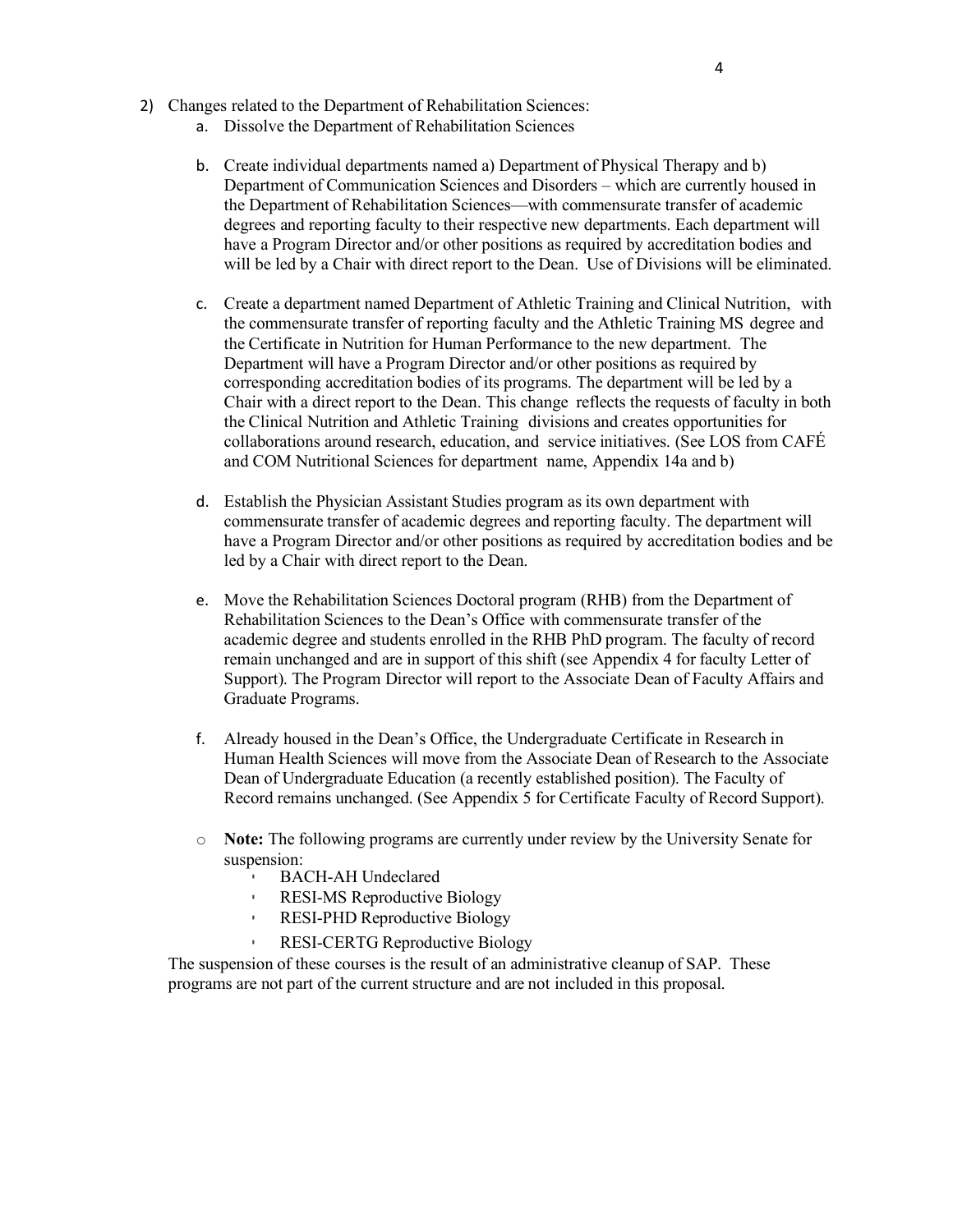The proposed structure of the departments of the College of Health Sciences is below as Figure 2 and Table 2:



| Department/Office                                             | <b>Academic Programs/Degrees</b>            |  |  |
|---------------------------------------------------------------|---------------------------------------------|--|--|
| <b>Department of Health and Clinical Sciences</b>             | Medical Laboratory Sciences (BHS)           |  |  |
|                                                               | Clinical Leadership and Management          |  |  |
|                                                               | (BHS)                                       |  |  |
|                                                               | Human Health Sciences (BS)                  |  |  |
|                                                               | Minor in Health Advocacy                    |  |  |
|                                                               | Clinical Healthcare Management Certificate  |  |  |
| <b>Department of Athletic Training and Clinical Nutrition</b> | Athletic Training (MS)                      |  |  |
|                                                               | Certificate in Nutrition for Human          |  |  |
|                                                               | Performance (undergraduate)                 |  |  |
| <b>Department of Communication Sciences and Disorders</b>     | <b>Communication Sciences and Disorders</b> |  |  |
|                                                               | (BHS and MS)                                |  |  |
| <b>Department of Physical Therapy</b>                         | Physical Therapy (DPT)                      |  |  |
| <b>Department of Physician Assistant Studies</b>              | Physician Assistant Studies (MSPAS)         |  |  |
| Housed at the College level in the Dean's Office              | Rehabilitation Sciences (PhD)               |  |  |
|                                                               |                                             |  |  |
|                                                               | Undergraduate Certificate in Research in    |  |  |
|                                                               | Human Health Sciences                       |  |  |

**Table 2. Proposed location of Academic Programs and Degrees**

Please see Appendix 6 for a diagram of the proposed CHS organizational structure in its entirety, Appendix 7 for a Diagram of Proposed Structural Change and Reporting Lines, and Appendix 8 for the proposed placement of faculty.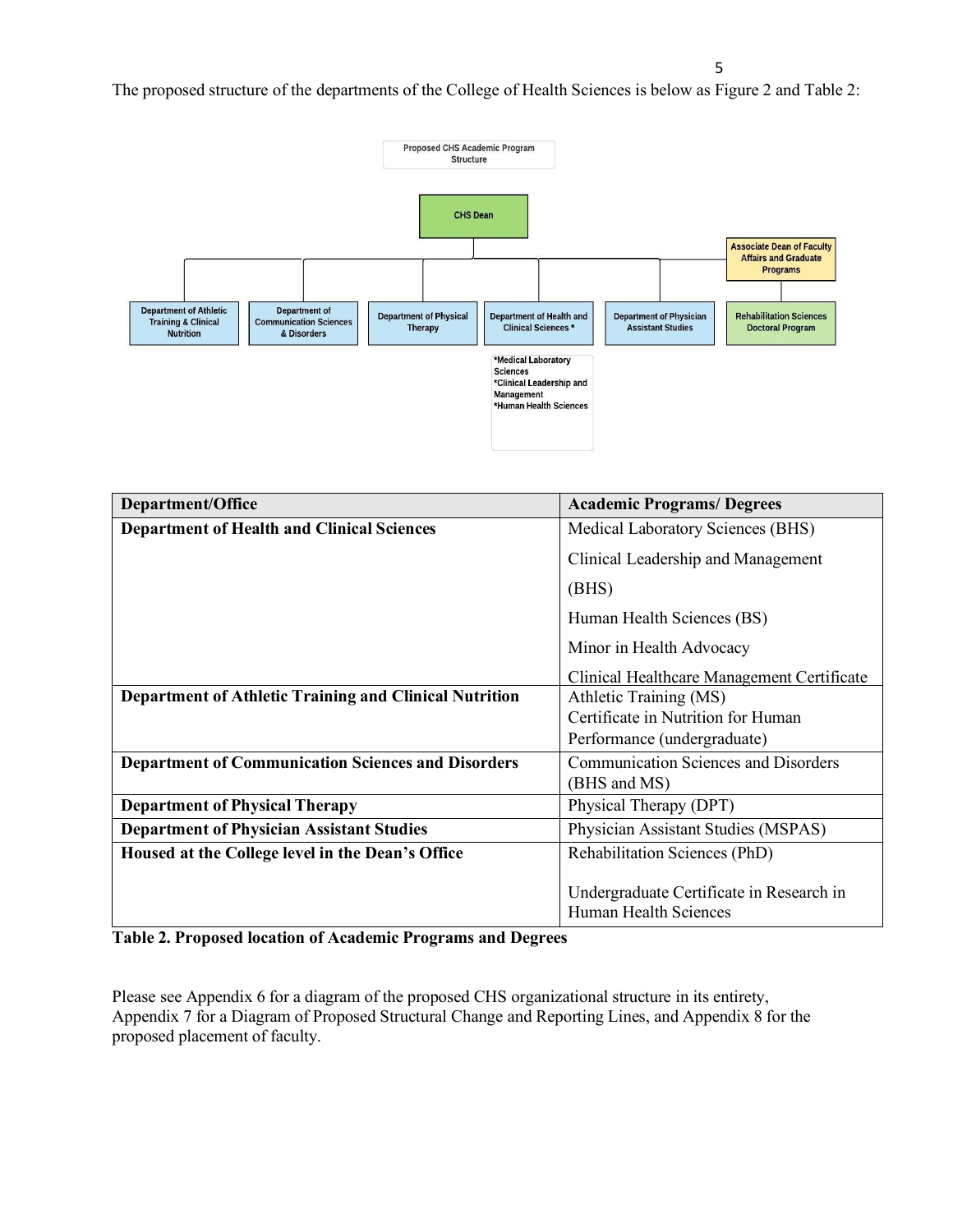## **Rationale for the Proposed Realignment**

**CHS External and Unit Review Recommendations:** This proposed structural realignment is supported by recommendations from both internal and external review and CHS committee activities. A number of CHS reviews occurred from 2009 through 2016 that included the periodic review of the Department of Clinical Sciences, self-studies of the undergraduate programs (Human Health Sciences, Clinical Leadership and Management, and Medical Laboratory Sciences), and the periodic review of the Department of Rehabilitation Sciences (and self-study of Communication Sciences and Disorders). The College of Health Sciences External Review took place in 2017 after all other review activities.

Recommendation examples:

- The CHS External Review Committee (CHS ERC) endorsed the intention shared by the Dean to review the structure of the CHS to "create a "flatter," more efficient organization (with transparency and input from the CHS community)" (CHS ERC Report, p. 7). The ERC shared some possible ways through which this goal could be achieved, including to "convert some professionally oriented divisions (and perhaps other divisions) to departments with a direct report to the Dean or his designee" (CHS ERC Report, p. 7.) The proposed realignment is consistent with this ERC recommendation.
- The Department of Rehabilitation Sciences (DRS) ERC recommended: (1) "The Department and College should engage in conversation about its administrative structures that may appear awkward to the outside reviews, and (2) "Broader review of roles and responsibilities of each program and faculty/staff role in relationship to the College's mission" (DRS ERC Report, p. 10).
- The CHS ERC recommended "...an undergraduate department to oversee admissions standards, advising, policies and procedures, and curricula, and collaborate with the Office of Research on the undergraduate research certificate…" (CHS ERC report, page 7) and "may want to consider appointing a (College) Director of Undergraduate Studies to coordinate and facilitate the curriculum management process." (CHS ERC report, page 7).

**CHS Undergraduate Education Initiative Workgroup:** The Dean initiated a college-wide Undergraduate Education Student Success Project in 2016. Subsequent recommendations and those of previous reviews resulted in the creation of a faculty position of Director of Undergraduate Initiatives and the establishment of an Undergraduate Education (UGE) Initiative Workgroup in 2017. The goals of the CHS UGE Initiative Workgroup were to: 1) establish a college-level identity for CHS UGE, 2) recommend/develop initiatives and programs to enhance CHS UGE, and 3) formulate CHS UGE structural/functional recommendations to increase efficiency, reduce redundancy, carry-out the CHS undergraduate mission, and design programs/courses to best meet CHS UG students' needs.

The membership of UGE Workgroup included faculty and professional staff from each CHS program, support unit, and the Dean's office. The UGE's Workgroup recommendations (consistent with previous recommendations) were: (1) create a College-level Undergraduate Education Office with faculty leadership and strong collaboration with Office of Student Affairs for CHS exploratory and undergraduate pre-major students, (2) establish a College-level UGE Leadership Committee to connect all undergraduate programs and tie to the professional/graduate programs and other CHS resources (Office of Student Affairs), (3) establish a faculty Director of Undergraduate Studies for each undergraduate program, and *4) re-configure the Clinical Sciences Department by removing Physician*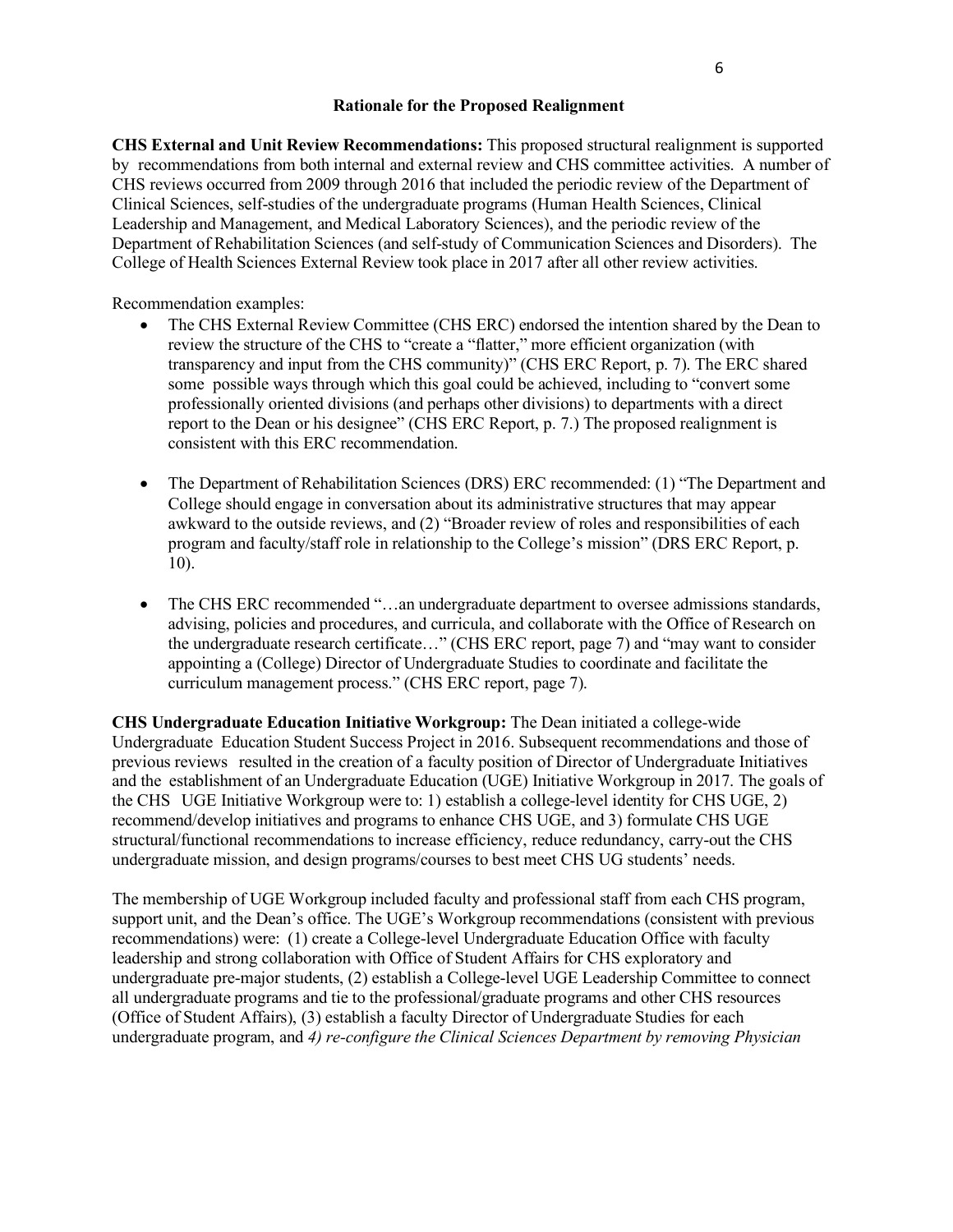*Assistant Studies and Clinical Nutrition, eliminate its divisions, separate the Clinical Leadership and Management and Human Health Sciences programs, and revise the leadership structure.*

The workgroup's recommendations (particularly # 4) had implications for other areas of the College, such as the professional and graduate programs. The CHS UGE Workgroup's report and recommendations were discussed by the CHS Executive Council (consisting of CHS Associate and Assistant Deans and the Dean), Division Directors, and faculty and professional staff in each educational program and support unit. These discussions informed this re-alignment proposal.

**Benchmark Data:** The College of Health Sciences (CHS) UG Student Success Initiative Report (AY 2016- 17) and CHS UGE Initiative Workgroup Report (2017-2018) included organizational structure benchmarking data. This proposed re-alignment is consistent with benchmarking results.

*University of Kentucky College Benchmarking:* Benchmarking included a review of administrative structures found on UK Colleges' websites (See Table 3). The proposed realignment will organize CHS using Chairs and Departments-- consistent with the majority of UK's Colleges. Without exception, Departments also appear to have their own faculty Chairs. All but five of the UK Colleges employ solely a Department structure for academic programs. Three of these Colleges include one or more Schools in addition to Departments. One College (Design) has only Schools. Dentistry is the only College with Departments made up of Divisions (which is similar to how CHS is currently organized) and the College of Medicine has a combination of Departments and Chairs and Divisions and Division Chiefs. The College of Communication and Information has a Division in addition to Schools and a Department.

| <b>UK College</b>          | <b>Schools</b> | Director       | Depts.                                         | Chair          | <b>Division</b>                 | <b>Chief</b> | <b>Associate</b><br>Deans ** |
|----------------------------|----------------|----------------|------------------------------------------------|----------------|---------------------------------|--------------|------------------------------|
| Agriculture,               | $1$ (has       | 1              | 14                                             | 14             |                                 |              |                              |
| Food &                     | 4              |                |                                                |                |                                 |              |                              |
| <b>Arts &amp; Sciences</b> |                |                | 18                                             | 18             |                                 |              |                              |
| <b>Business &amp;</b>      |                |                | 5                                              | $\overline{5}$ |                                 |              |                              |
| Communication &            | $\overline{2}$ | $\overline{2}$ |                                                | 1              |                                 |              |                              |
| <b>Dentistry</b>           |                |                | $\overline{2}$                                 | $\overline{2}$ | Depts. have                     |              |                              |
|                            |                |                |                                                |                | <b>Divisions &amp; Division</b> |              |                              |
| <b>Design</b>              | $\overline{2}$ | $\overline{2}$ |                                                |                |                                 |              |                              |
| <b>Education</b>           |                |                | 7                                              | $\overline{7}$ |                                 |              |                              |
| <b>Engineering</b>         |                |                | 8                                              | 8              |                                 |              |                              |
| <b>Fine Arts</b>           | $\overline{2}$ | $\overline{2}$ | $\overline{2}$                                 | $\overline{2}$ |                                 |              |                              |
| Law                        |                |                |                                                |                |                                 |              | X                            |
| <b>Medicine</b>            |                |                | Has a structure of Departments and             |                |                                 |              |                              |
|                            |                |                | <b>Chairs; Divisions &amp; Division Chiefs</b> |                |                                 |              |                              |
| <b>Nursing</b>             |                |                |                                                |                |                                 |              | X                            |
| <b>Pharmacy</b>            |                |                | $\overline{2}$                                 | $\overline{2}$ |                                 |              |                              |
| <b>Public Health</b>       | <b>MHA</b>     | $\mathbf{1}$   | 6                                              | 6              |                                 |              |                              |
| <b>Social Work</b>         |                |                |                                                |                |                                 |              | X                            |

**Table 3: UK College academic program and leadership structure summary\***

\* DUS and DGS positions are not included in the above table

\*\* Associate Deans are noted only for Colleges in which the role of chairs, directors, or chiefs were not found on College websites- all Colleges use an Associate Dean structure of some sort.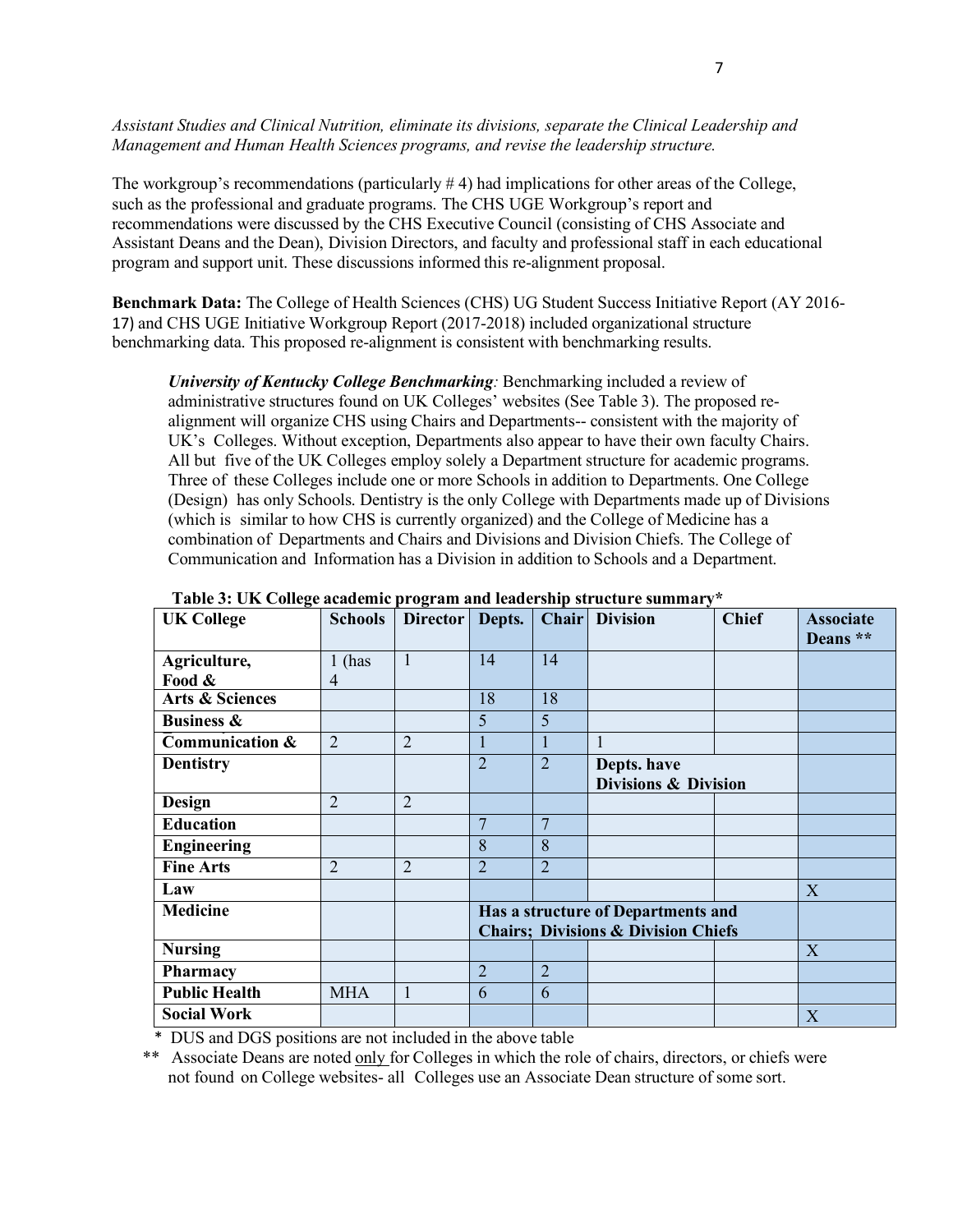*External Institution Benchmarking:* The CHS Undergraduate Education Initiative effort included benchmarking with other institutions on a number of variables, including organizational structure. A sampling of top Physical Therapy, Communication Science and Disorders, Physician Assistant Studies, and Athletic Training programs served as benchmarks. Structure varied across these institutions as did the use of unit terms such as "program", "department", and "division". Websites were reviewed for evidence of free-standing status (or direct report to the Dean or School Director) of programs similar to the professional and graduate programs in UK CHS.

*Physical Therapy:* The top Physical Therapy programs were commonly their own departments with a faculty Chair (e.g., University of Delaware, University of Pittsburgh, and University of Iowa). The Physical Therapy program at Washington University in St. Louis was located in the School of Medicine and therefore had a Director. Only Duke University had Physical Therapy as part of a Division; at this institution Physical Therapy was part of the Department of Orthopaedic Surgery in the School of Medicine.

*Communication Sciences and Disorders:* Likewise, a review of the top Speech-language pathology programs showed that programs were usually constructed as their own Departments (e.g., University of Iowa, Vanderbilt University, and Purdue University). A review of similar programs at other institutions showed programs as part of a Department (rather than a standalone Department) to be an exception. The organizational structure of a Communication Sciences and Disorders Department with leadership by a faculty Chair is also one that its' accrediting organization views as simpler and more standard.

*Physician Assistant Studies:* We reviewed the organizational structure of the top 10 Physician Assistant Studies programs and found multiple structural arrangements summarized below.

- One program is organized as a Department in a College (University of Iowa)
- Two programs are organized as Departments in Schools (George Washington University, Wake Forest University),
- One program is a free-standing Division (Oregon University),
- One program is a Division housed in a College (University of Nebraska Medical Center)
- Two are programs located in Schools (University of Colorado, Quinnipec University)
- Three are Divisions located in Departments that are housed in Schools (Duke University, Emory University, University of Utah).

*Athletic Training Program:* We examined the organizational structure of 10 strong Athletic Training programs. Two of these institutions benchmarked for Athletic Training are also part of the Santa Fe consortium (discussed below). Eight schools (in addition to the Santa Fe consortium) offered Athletic Training as a specific degree or as a specialization or concentration in Kinesiology. All eight programs were housed with other programs. Five programs were located in a College Department consisting of multiple programs (Temple University, Boston University, University of Illinois-Champaign, Michigan State, and University of Connecticut).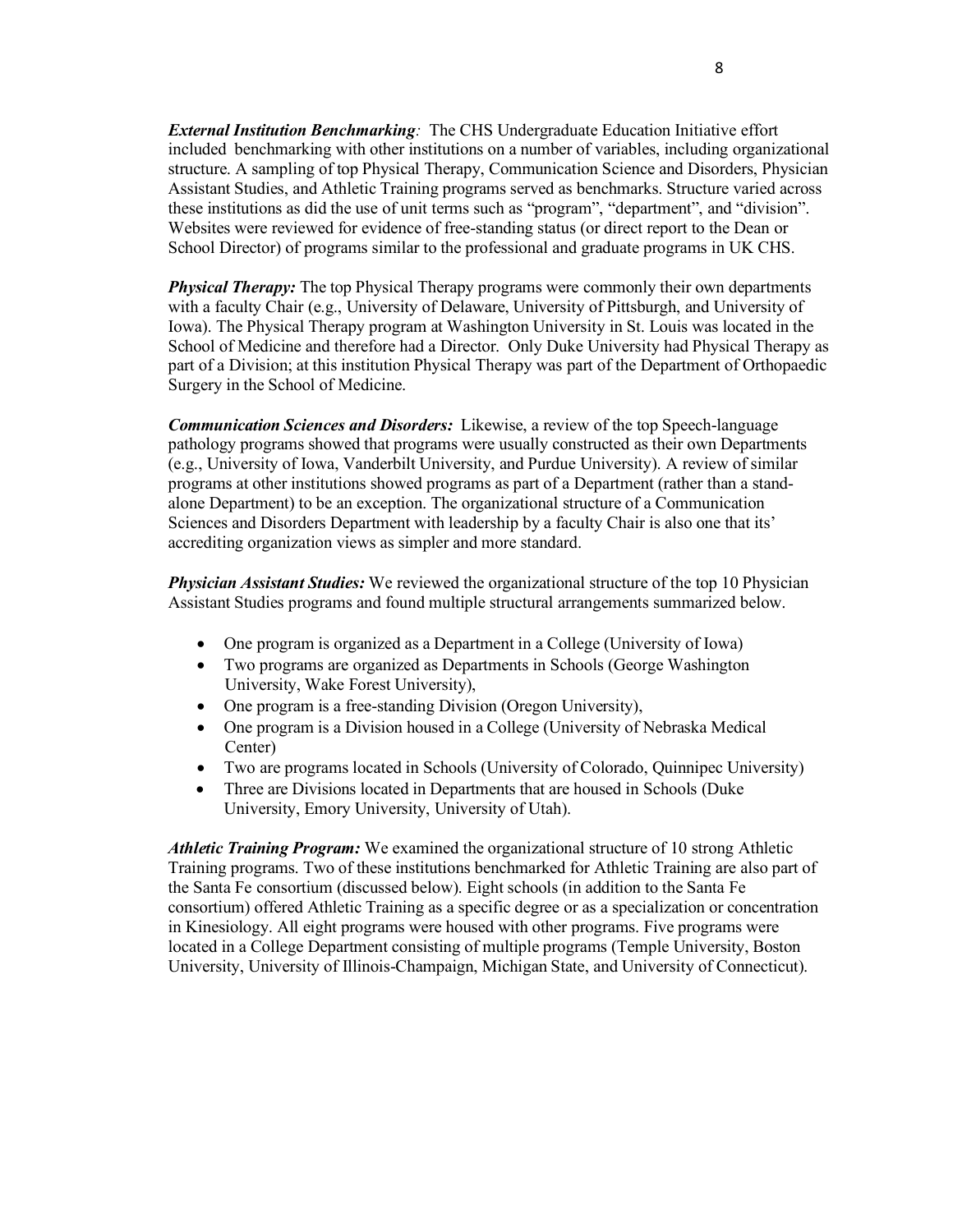In two Colleges, the Athletic Training program counterparts were located in multi-program Divisions as housed within a School (University of Michigan-Ann Arbor and Ohio State University). University of Michigan-Ann Arbor also co-located a Certificate of Physical Activity and Nutrition with the Athletic Training program, which is a comparable arrangement with our proposal that calls for co-locating Athletic Training and Clinical Nutrition in the same Department. One Athletic Training program was located in a Department that consisted of multiple programs (University of North Carolina) and was located in the College of Arts and Sciences.

*Santa Fe Consortium:* In 2004 a small group of Deans of Schools of Health Sciences with specific NIH agendas met in Santa Fe New Mexico and formed a consortium to learn from one another and advance the research agendas of Colleges of Health Sciences. Six of the CHS counterparts in the Santa Fe Consortium with programs similar to those offered by UK CHS were examined as overall organizational structure benchmarks. Although structures varied, many of the Colleges organize their professional/graduate programs as Departments with a faculty Chair, similar to the proposed CHS realignment (See Table 4). Only graduate/professional programs housed in a Medical College/University were called Divisions.

In this sample, Physical Therapy and Athletic Training programs were found as co-existing in the same Department in addition to being organized as separate Departments. Communication Sciences and Disorders programs in the Santa Fe group were all organized as independent Departments. Physician Assistant Studies graduate programs were organized as Divisions or a Program in the Santa Fe Consortium universities.

This benchmarking effort did not include a comparison of number of faculty, clinical services, or research dollars and their correlation to level of program autonomy.

| <b>University</b>         | <b>Structure</b>                   | Organization            | PT                                                          | AT        | CSD       | <b>PAS</b>                           |
|---------------------------|------------------------------------|-------------------------|-------------------------------------------------------------|-----------|-----------|--------------------------------------|
| <b>Boston U</b>           | College of Health                  | Depts. Of               | Together – one Department                                   |           | Own       | Division in                          |
|                           | and Rehabilitation<br>Sciences     | program(s)              |                                                             |           |           | School of<br>Medicine                |
| $U$ of<br><b>Missouri</b> | School of<br>Health<br>Professions | Depts. of<br>program(s) | Together in one Department<br>(AT is a Division in PT Dept) |           | Own       | Division in<br>School of<br>Medicine |
| <b>Medical U of</b>       | College of                         | Depts. of               | Division in                                                 | <b>NA</b> | <b>NA</b> | Division in                          |
| S. Carolina               | Health                             | divisions               | Dept. of                                                    |           |           | Dept. of                             |
|                           | Professions                        | (s)                     | Health<br>Own                                               | <b>NA</b> | <b>NA</b> | Health                               |
| Alabama-                  | School of                          | Depts. of               |                                                             |           |           | Program in                           |
| <b>Birmingha</b>          | Health<br>Professions              | program(s)              |                                                             |           |           | Dept. of<br>Clinical $&$             |
| m                         |                                    |                         |                                                             |           |           | Diagnostic                           |
| <b>Ohio State</b>         | School of Health                   | In COM-                 | <b>Own Division</b>                                         | Own       | NA        | NA.                                  |
|                           | and                                | divisions in            |                                                             | Division  |           |                                      |
|                           | Rehabilitation                     | School                  |                                                             |           |           |                                      |
| <b>Utah</b>               | College of Health                  | Depts. of               | Together- one Department                                    |           | Own       | Division in<br>Depart. Family        |
|                           |                                    | program(s)              |                                                             |           |           | & Preventive<br>Medicine             |

**Table 4: Santa Fe Consortium Structure Benchmarking for Graduate/Professional Programs**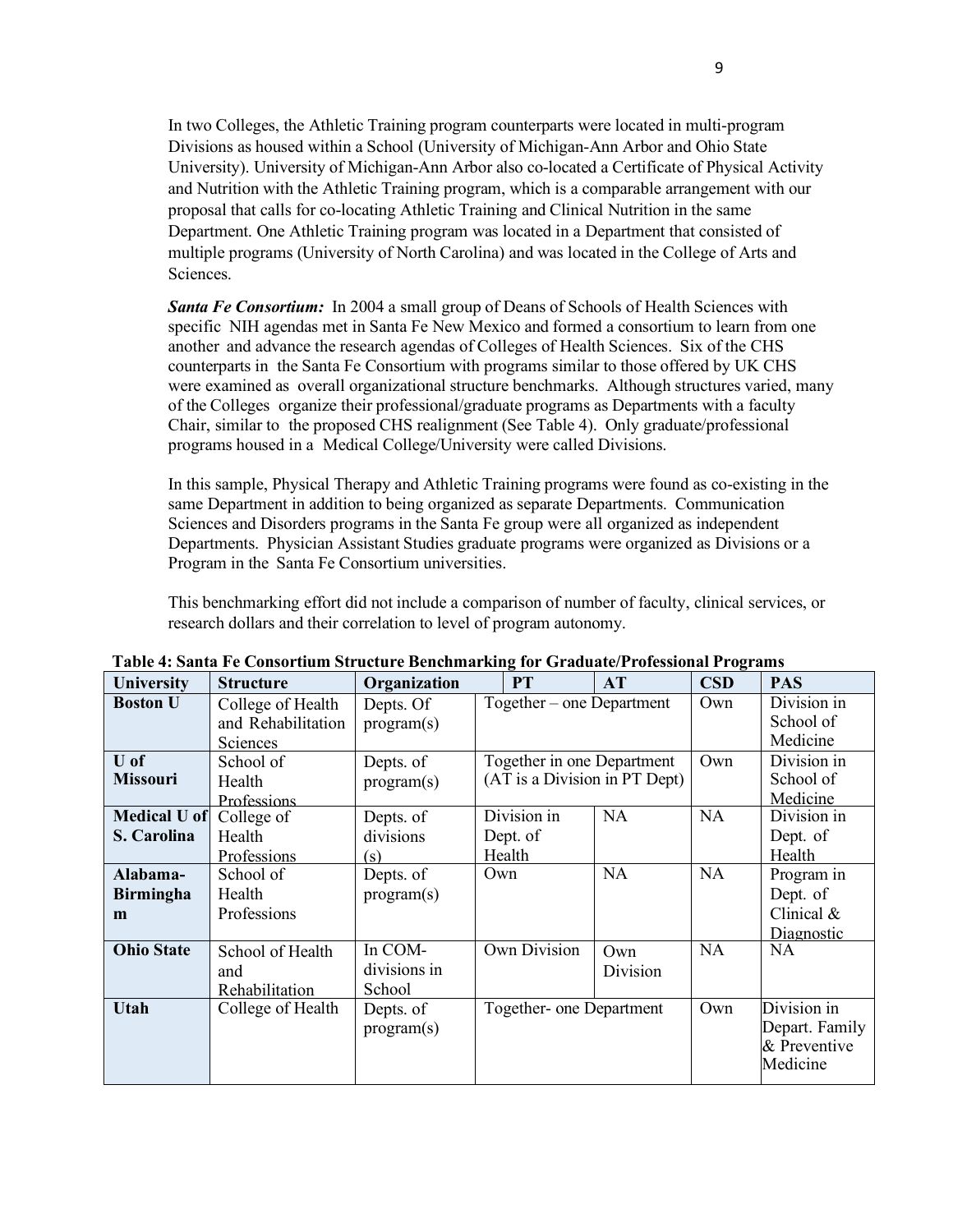## **Rationale and Benefits**

**Benefits for the College:** The rationale for the proposed realignment is multi-dimensional and has advantages for CHS undergraduate and professional programs.

*Graduate and Professional Education:* The proposed structure allows for increased program autonomy, creates a direct line of communication to the Dean (via each Department Chair) for more efficient decision-making, allows for coordinating shared processes at the College level and strategic targeting of program specific needs with Department-level faculty, staff, and resources.

This proposed structure would allow departments to better focus student initiatives to more easily demonstrate compliance with their specific professional accreditation standards. The CHS graduate and professional degree programs are accredited—each by different organizations. The simpler arrangement of independent Departments with faculty Chairs provides the autonomy and leadership within the program to support program-specific efforts, in accordance with expectations of their respective accrediting bodies rather than requiring universal norms of a shared Department:

- *Physician Assistant Studies* (PAS): Accreditation Review Commission on Education for the Physician Assistant (ARC-PA)
- *Physical Therapy* (PT): Commission on Accreditation in Physical Therapy Education (CAPTE)
- *Athletic Training* (AT): Commission on Accreditation of Athletic Training Education (CAATE)
- *Communication Sciences and Disorders* (CSD): Council on Academic Accreditation (CAA) in Audiology & Speech-Language Pathology of the American Speech-Language-Hearing Association

Clinical Nutrition does not consist of enough faculty to be an individual Department, which necessitated completing the process outlined in the CHS Faculty Handbook ( https://www.uky.edu/chs/facultyhandbook) through which faculty were asked about their preferences for assignment. The decision to create a Department of Athletic Training and Clinical Nutrition was a result of the request from the Clinical Nutrition and Athletic Training Faculty (See Appendix 9). This co-location arrangement creates opportunities for synergistic research and educational efforts that align compatible areas of interest and initiatives for innovative and collaborative programming.

This proposal calls for the Communication Sciences and Disorders (CSD) Division to be its own Department, a structure consistent with that of counterpart programs in other institutions and accreditation expectations. Both the undergraduate and graduate CSD programs would be housed in this department since the faculty is shared across programs and there is an educational trajectory driven by accreditation standards. The faculty support this arrangement to best serve its students. The CSD Director of Undergraduate Studies would be connected to the other CHS undergraduate programs via participation in a CHS Undergraduate Leadership Team, in which all CHS Directors of Undergraduate Studies will be members.

Shifting the Physician Assistant Studies Division from the Department of Clinical Sciences to create an independent Department would align it with the other accredited graduate and professional programs in the College as it would have a similar structure. Moving it from its existing Department also allows for the creation of a Department of Health and Clinical Sciences that consists of only undergraduate programs, thus allowing for Department planning to focus on the needs and success of undergraduates.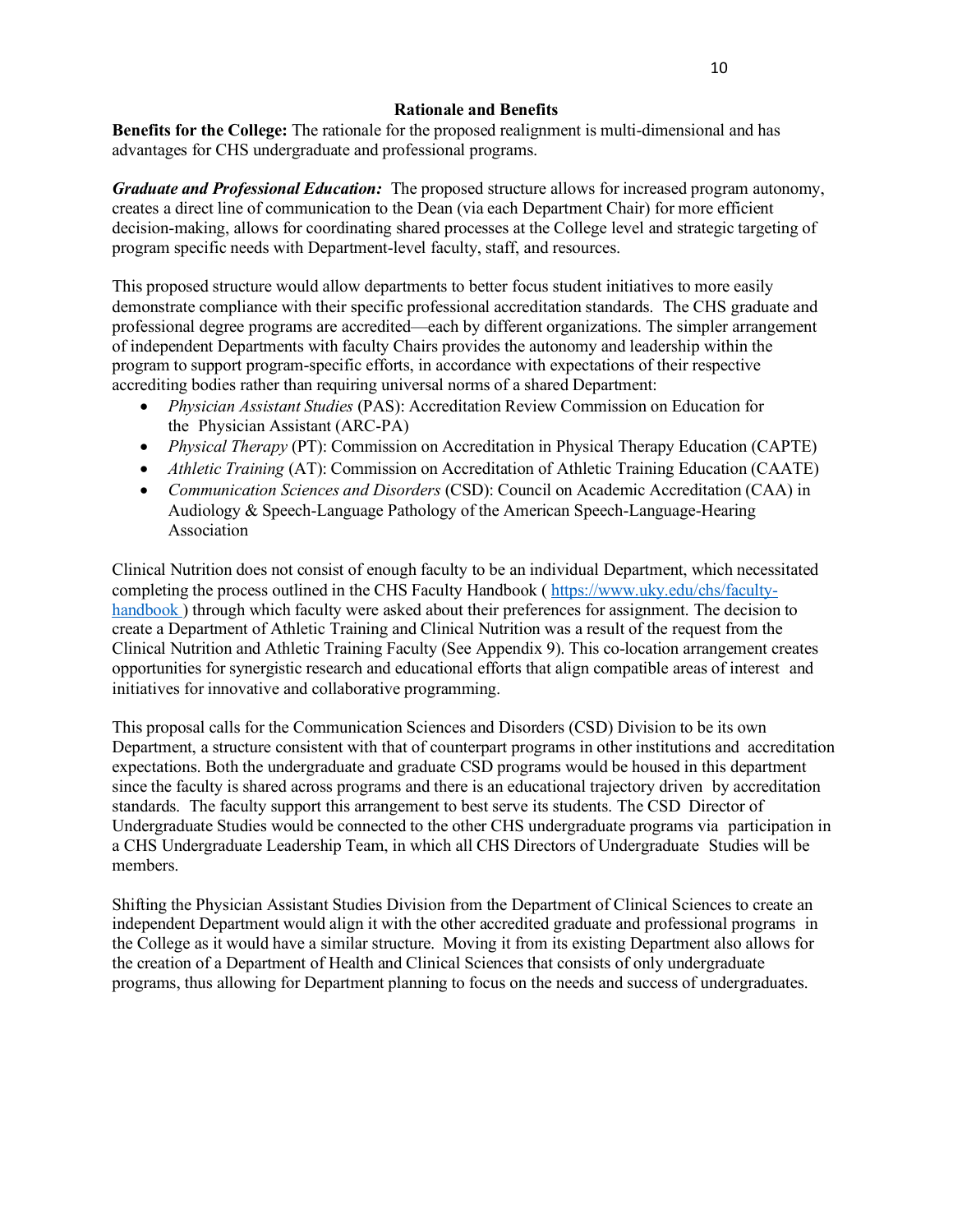Although departmental/program autonomy is supported by this proposal, communication processes will be established to promote cross-college collaboration and function and is consistent with the College's overall goal of Interprofessional education and practice. Each Department will have a faculty Chair to serve as a liaison and participate in College planning in interprofessional education and as well as practice, with support from the Associate Dean of Clinical Engagement. The proposed structure includes communication processes/forums facilitated by the Associate Dean of Faculty Affairs and Graduate Programs that includes all Chairs and Program Directors to maintain the collaborative culture in CHS and promote shared operations where appropriate, joint planning and programming, avoid isolation of individual programs, and guard against the creation of silos.

*Undergraduate Programs and Students***:** Creating one department that includes only undergraduate programs (with plans to collaborate and coordinate with the Communication and Sciences Disorders undergraduate program) allows faculty and professional staff to provide support and services to the CHS undergraduate students as a total cohort while also meeting their program-specific needs. The other recommendations of the UGE Workgroup's report that were previously outlined have already been implemented in CHS to better serve our undergraduate students, particularly the exploratory and premajor students. This proposal outlines implementation of the final recommendation of the report. These changes are anticipated to positively impact student retention rates, progression and time to degree.

*Rehabilitation Sciences Doctoral Program***:** The Rehabilitation Sciences Doctoral Program is multidisciplinary with primary contributions from associated faculty in the CHS Department of Rehabilitation Sciences Divisions of Athletic Training, Physical Therapy, and Communication Sciences and Disorders; along with Occupational Therapy faculty from Eastern Kentucky University (a partnering institution). All faculty associated with the Rehabilitation Sciences Doctoral program are aligned with a division in the current Department of Rehabilitation Sciences. To date, in CHS, only the graduate/professional programs in the Department of Rehabilitation Sciences have contributed. Moving this program to the College level will not change the current faculty involvement in the Rehabilitation Sciences Doctoral Program, but it will create the opportunity for the Physician Assistant Studies and the Department of Clinical Sciences Faculty to also contribute to the program. The reporting line of the RHB Program Director will change from the Chair of the Department of Rehabilitation Sciences to the Associate Dean of Faculty Affairs and Graduate Programs, in recognition of the multidisciplinary and collaborative nature of the degree and faculty contributions. The Rehabilitation Sciences Doctoral Program will continue to have faculty leadership via a Program Director who will hold regularly scheduled forums to foster the collaboration among department faculty that is integral to the success of the program and its students.

**Support Services for Student Success:** In addition to the College level and Department specific support previously described, the professional/graduate programs and undergraduate programs will continue to interface with and be supported by the Associate Dean and CHS Office of Student Affairs (OSA). The OSA will continue to offer program and student engagement support at all program levels and serve as a resource for faculty. For example, OSA would continue to be involved and facilitate student applications to programs, provide support for admissions processes, provide professional advising, assist with student registration, orientations, and address student behavioral concerns for all CHS programs and students. This re-structuring effort creates an opportunity to strengthen the OSA and academic program interface in areas such as co-curricular events and program initiatives to support students.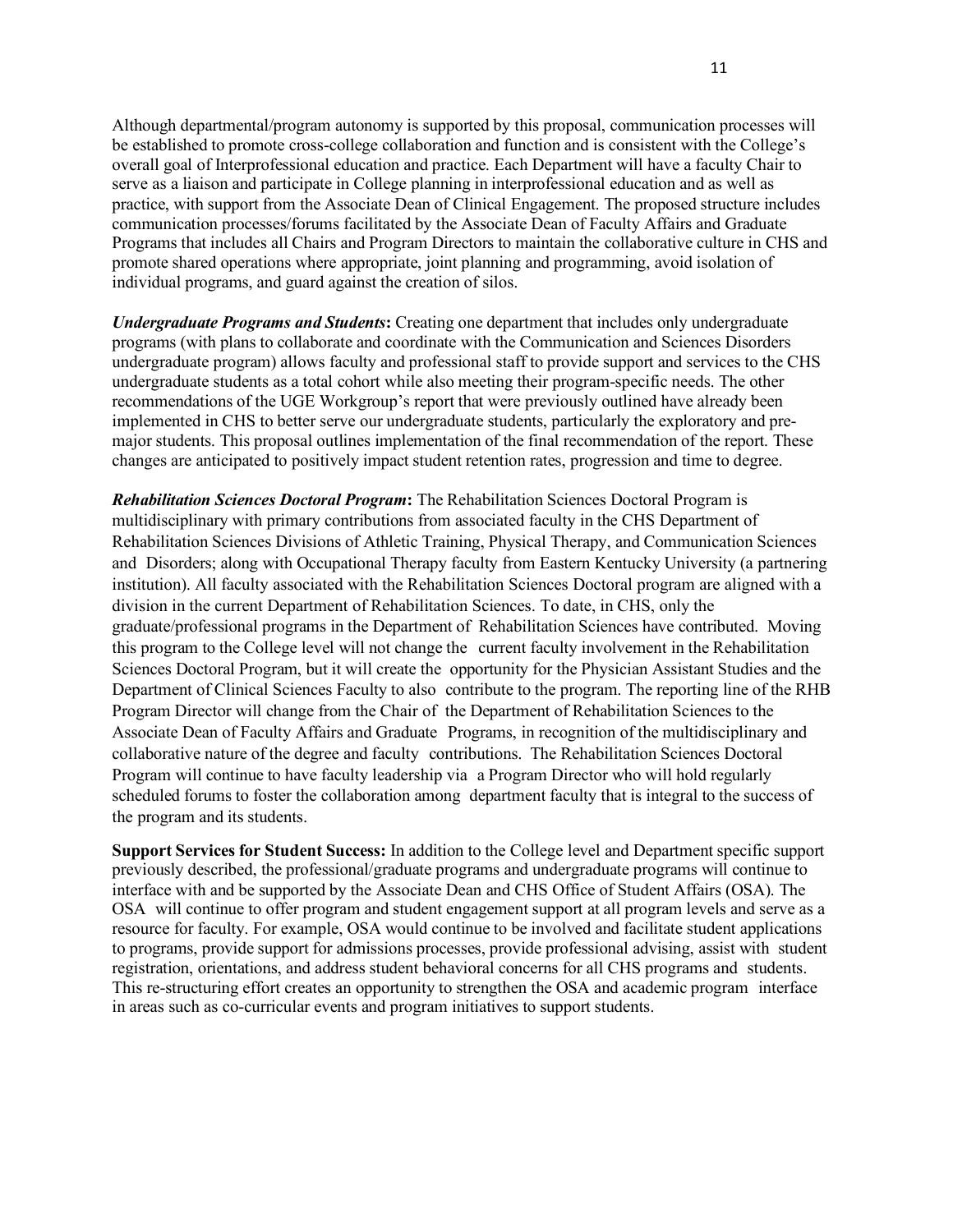### **Proposal Development Process**

This proposal is the result of an extended examination of recommendations received from external College, Department, and Academic Program Reviews and CHS initiated projects. An inclusive process that allowed for broad-based faculty and staff involvement was used. Phases of the development process are described below and outlined in the Development Process Timeline (Appendix 10).

*CHS Undergraduate Success Initiative*: In Fall 2016, the Dean initiated the faculty-led *CHS Undergraduate Success Project.* Created in response to increased undergraduate enrollment and external review recommendations, its aims were to build upon the previously generated external reviews and selfreports and 1) assess the current state of CHS Undergraduate education (UGE),2) identify strategies (including structural) to improve student outcomes, and 3) describe potential models to consider to support CHS student success moving forward. A CHS Undergraduate Success Project Advisory Committee with cross-college representation provided input throughout by serving as representatives of their respective areas, reviewing data summaries of meetings with divisions and units, and discussing recommendations to finalize the report.

Discussions were held with faculty of each CHS UG program, Division Directors, Department Chairs, CHS Undergraduate Research Director, Directors of the Graduate and Professional Programs, professional staff from the Interprofessional Healthcare Residential College (IHRC) and Office of Student Affairs (OSA), as well as undergraduate student representatives. All meeting summaries were member checked. A draft of report content and recommendations were reviewed by the Advisory Committee and Dean Lephart and discussed in two open meetings to which all CHS faculty and staff were invited.

Resulting recommendations were shared College-wide in Spring 2017 that highlighted opportunities for collaboration, program/service enhancement, and structural change. A faculty position - Director of Undergraduate Initiatives—was created to provide leadership for continued development of this effort.

*CHS Undergraduate Initiative Workgroup:* The *CHS Undergraduate Education Initiative Workgroup*  was formed to 1) establish a College-wide identify for undergraduate education, 2) make recommendations to enhance undergraduate program/support, and 3) review options for structure reorganization to meet undergraduate student needs and enhance efficiency and reduce redundancy. Workgroup members included representatives from each CHS division and undergraduate program, program, and the Offices of Student Affairs, Assessment, and the Dean, in addition to the Director of the Undergraduate Research Certificate and Department Chairs. Workgroup members represented their areas in all activities and served as liaisons for their respective divisions/units. Meeting notes were memberchecked and posted on a password protected webpage accessible to all CHS faculty and staff, created to share information about this Initiative. The site also has a link through which any CHS faculty/ staff member could submit questions/comments to the Director of Undergraduate Initiatives.

Workgroup Members worked together to articulate a common CHS Undergraduate Educational Framework and associated learning outcomes that also had relevance for graduate and professional programs. This shared conceptualization—along with recommendations from CHS self-studies and external reviews, benchmarking information, the CHS UGE Initiative Project Report, and the extant literature – informed the Workgroup's discussion and subsequent recommendations related to function and potential structural realignment. Since the focus of the CHS UGE Initiative Workgroup was on CHS undergraduate education, its structural recommendations did not include how the graduate programs recommended for removal from their current department (or other graduate programs) should be structurally accommodated. Subsequent vetting and discussion of the Workgroup's proposal did address these topics, beginning with Executive Council (Dean, Associate and Assistant Deans).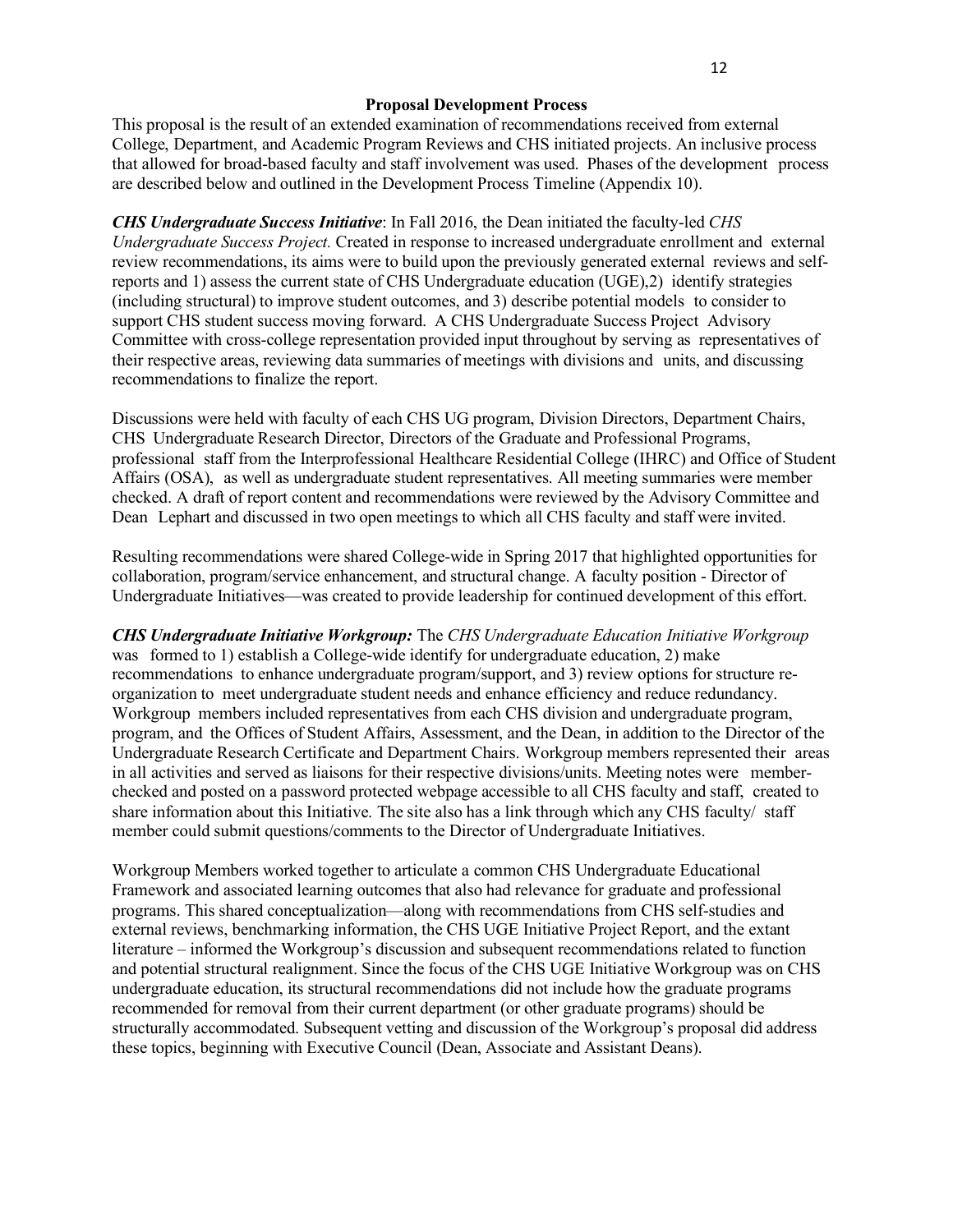The recommendations that emerged from the CHS Executive Council discussion of the CHS UGE Initiative Project Report and agreed upon by Division Directors shaped those found in this proposal. The simpler and flatter CHS organizational chart created by establishing separate Departments with faculty Chairs who report directly to the Dean was requested unanimously by the Division Directors during structural discussions. Following the roll-out of the proposed plan in the All College Meeting, the Dean and the Assistant Dean of Operations met with each College Division (program) and Unit to discuss the plan, answer questions, hear suggestions, concerns, etc. This feedback was discussed by the Dean with the Executive Council and then the Division Directors before finalizing a draft proposal.

**Timeline of Proposal Vetting Events:** Following the receipt of the *CHS Undergraduate Education Initiative Workgroup* report on February 2, 2018, the Dean began the process of vetting the realignment proposal:

- The CHS Executive Council was provided the report and met on February 5, 2018 for an overview of its recommendations, summarized by the Director of Undergraduate Initiatives.
- This initial CHS Executive Council meeting was followed by another CHS Executive Council meeting on February 7, 2018 to answer questions that were asked since the first meeting.
- The Dean then sent a College-wide announcement to all faculty and staff on February 12, 2018 that summarized the Workgroup recommendations and the subsequent vetting process that involved a full vetting and discussion across the College.
- A meeting with the CHS Division Directors occurred on February 14, 2018 to discuss the Workgroup's structural/organizational recommendations. Division Directors were asked to forward the proposal to their faculty and staff, discuss it, and forward questions, ideas, etc. to the Dean to then discuss with the Executive Committee.
- A CHS Leadership Retreat was held on February 15, 2018, which was attended by all CHS Executive Council members to further discuss and operationalize the recommendations.
- The report was posted on the UGE Initiative website (password protected and available to all CHS faculty and staff). The Dean distributed an email College-wide on February 26, 2018 to inform all faculty and staff of its availability and that Division Directors would be discussing the report and its recommendations with their respective areas and would forward comments, questions, and concerns to the Dean and Leadership Team.
- All Division Directors forwarded any questions and comments they received to the Dean's Office for response. Additionally, several questions were submitted via the UGE Initiative Webpage, which were forwarded for response. This feedback was received prior to the Dean's visits to each Division/Unit and were specifically addressed during each of these discussions.
- The Associate Dean of Faculty Affairs and Graduate Programs and the Assistant Dean of Operations met with the staff of the CHS Dean's Office, IT, Advancement, Creative Services, and the Business Office on March 8, 2018 to review the report, its recommendations and gather feedback and questions to bring back to the Dean.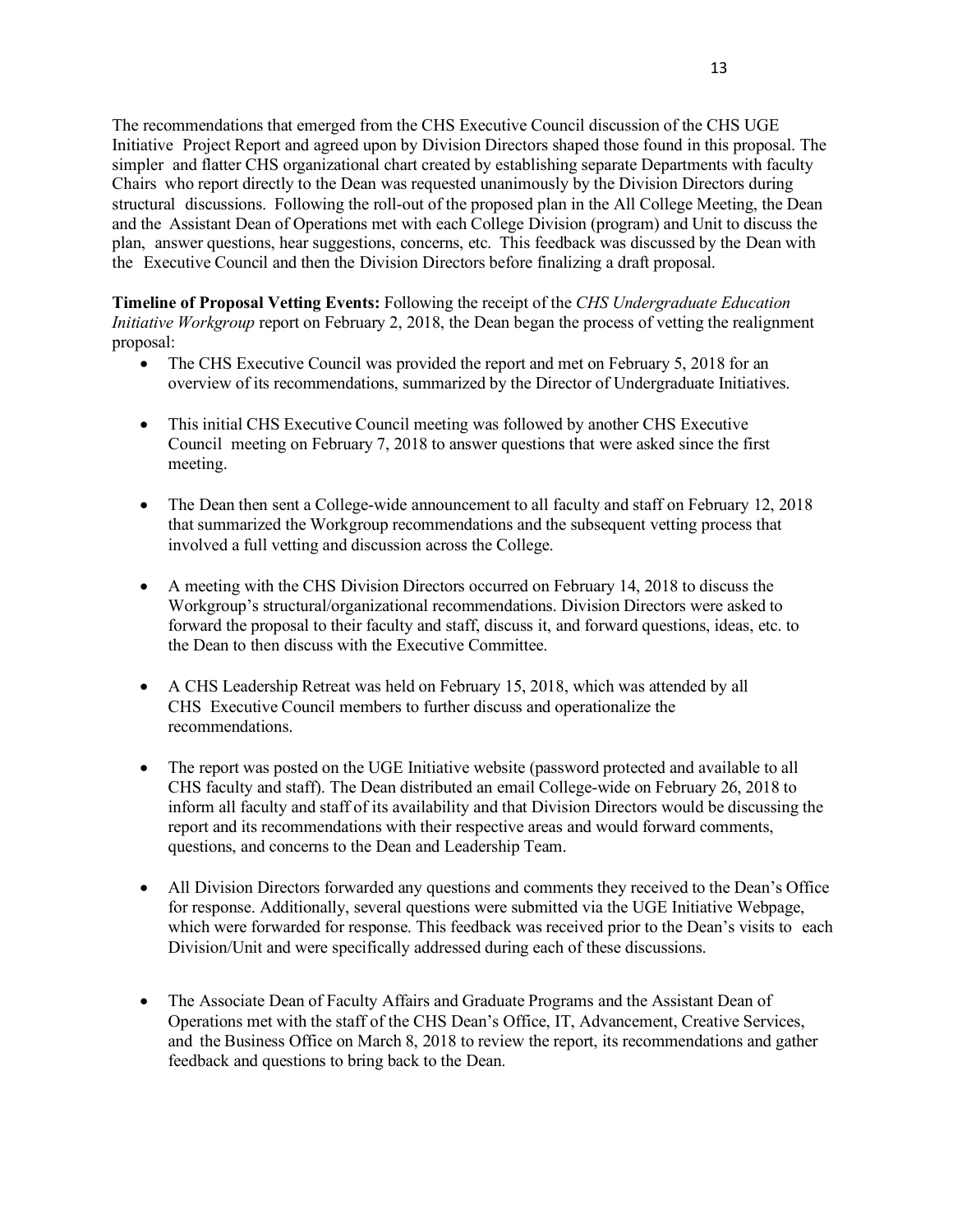- The Dean and the Assistant Dean of Operations met with each Division's faculty and staff, support units/staff, and College and Department level staff to discuss the proposed structure, gather ideas, hear concerns, and answer questions. These meetings began on March 26, 2018 and were completed by April 12, 2018. The Assistant Dean took notes at the meetings (filed in OneNote) and also answered resource/budget-related questions. Department Chairs were asked not to attend any of the Division meetings so that faculty and staff could speak more freely.
	- o Schedule of meetings the Dean and Assistant Dean of Operations held with the faculty and staff of the Divisions and Units of CHS:
		- 3/26/18: Communication Sciences and Disorders Faculty and Staff
		- 3/30/18: Physician Assistant Studies Faculty and Staff
		- 4/02/18: Athletic Training Faculty and Staff
		- 4/03/18: Human Health Sciences and Clinical Leadership and Management Faculty and Staff (HSER Division)
		- 4/09/18: Physical Therapy Faculty and Staff
		- 4/10/18: Department Administrative Staff
		- 4/11/18: College Administrative Services (CHS Dean's Office, IT, Advancement, Creative Services, Business Office, Office of Student Affairs)
		- 4/12/18: Clinical Nutrition Faculty and Staff
		- 4/12/18: Medical Laboratory Sciences Faculty and Staff
- The Dean also met with the Division Directors and Executive Council together on March 20, 2018 to discuss the proposed realignment.
- The Dean and Assistant Dean of Operations met only with the Division Directors on April 25, 2018—after concluding all division/unit visits—to continue to vet and develop a plan.
- A resulting draft of a CHS realignment plan was shared with CHS faculty and staff at the Spring College Meeting on April 27, 2018. The Dean also announced the forming of a new Workgroup to create a proposal describing the proposed CHS structural realignment for vetting by CHS faculty and other College constituents and submission through the approval process according to University Rules and Regulations and College of Health Sciences By-laws (as outlined in the CHS Faculty Handbook: https://www.uky.edu/chs/faculty-handbook ).
- The CHS Graduate and Professional Program Restructuring Proposal Workgroup was established and held its inaugural meeting on May  $24$ <sup>th</sup>. The Workgroup membership included representatives from each professional and graduate program, and the CHS Associate and Assistant Deans.
- CHS Directors and Executive Council were provided an update of the CHS Graduate and Professional Program Restructuring Proposal Workgroup process in a July 30, 2018 meeting.
- A draft of the structural realignment proposal was provided to the CHS Realignment Workgroup for review and discussion in a meeting on August 9, 2018.
- The proposal was revised in response to the feedback/comments received from the CHS Realignment Workgroup in a follow-up meeting on August 14, 2018. The Workgroup agreed that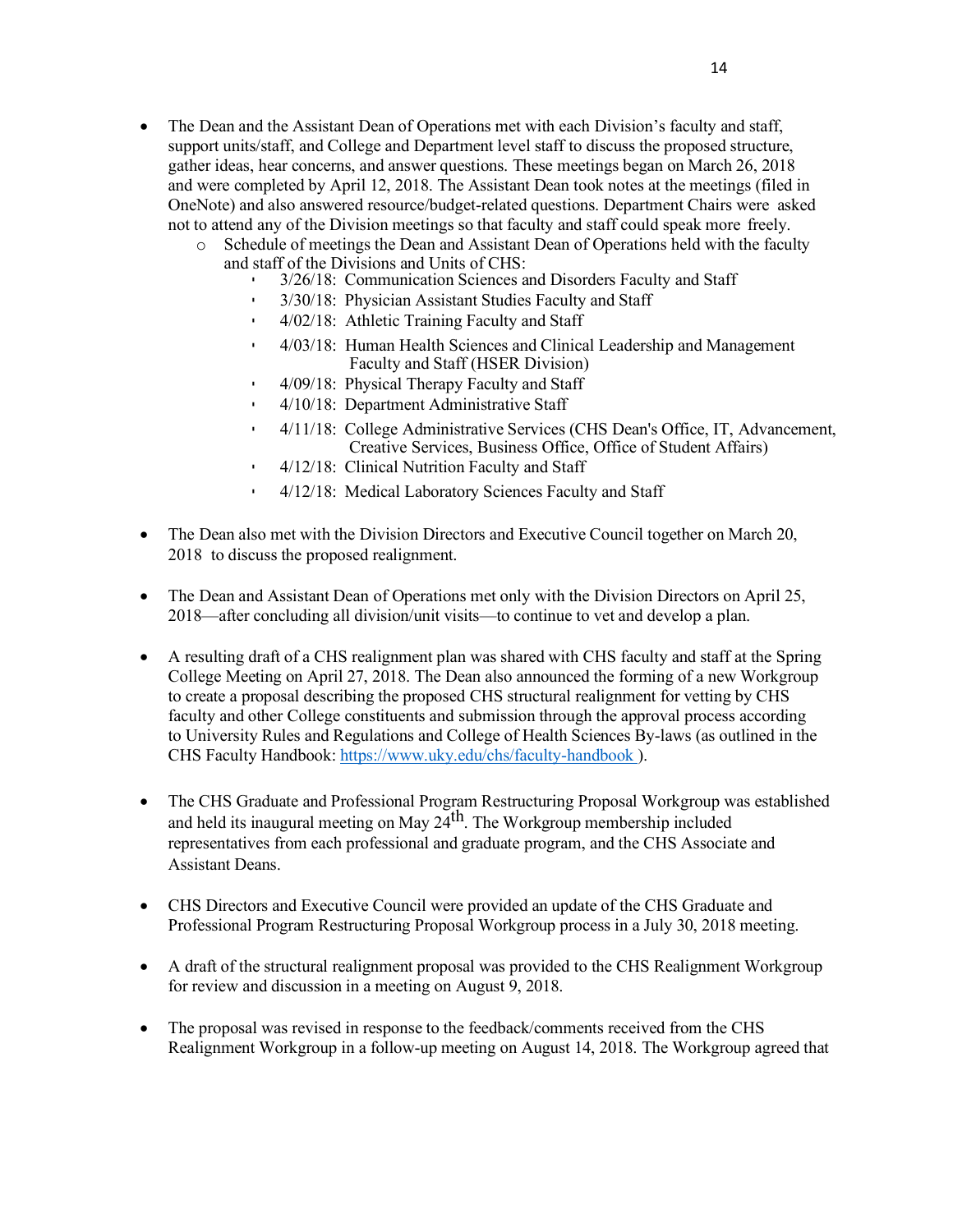an edited report should be sent to the CHS Faculty Council for continued vetting as described in the College procedures outlined in the *Faculty Involvement in Proposal Vetting* section below.

• An update of the proposal development process and remaining steps for vetting was shared at the College-wide meeting on August 13, 2018 by the Workgroup co-chairs.

**Faculty Involvement in Proposal Vetting:** CHS faculty participated in all phases of the Realignment effort. Each academic program had faculty representation on the Workgroups, CHS faculty were able to review documents, ask questions, receive answers, express concerns and objections, as well as offer ideas throughout the process. The CHS followed its internal procedures in reviewing this proposal, and acted in accordance with University expectations. According to the GR VII.A.4, the faculty of each college shall establish its own rules—which includes the committee or council structure deemed necessary for the performance of the faculty's functions in educational policy-making.

To assure that proper processes were followed, we adhered to CHS guideless as outlined in the Faculty Handbook (available at https://www.uky.edu/chs/faculty-handbook ), specifically the Ad Hoc Policy for Determining the Future of Academic Programs that was approved by the CHS Faculty Council in 2017 (https://www.uky.edu/chs/sites/chs.uky.edu/files/Ad%20Hoc%20Policy%20for%20Academic%20Progra ms%20Final%20Version.pdf. The policy outlines the process and procedures for consolidation, transfer, discontinuation or significant reduction of an academic program that may occur under two conditions: 1) requests resulting from a proposal initiated from within a unit and 2) requests that originate from a source outside of an academic program. The second condition applies to this proposal.

The policy states that the Faculty Council will lead this process in cooperation with the Academic Affairs Committee: *"Because the Academic Affairs Committee, a committee appointed by the Faculty Council, has the final vote to determine the recommendation about a given proposal, the Faculty Council will be designated as the faculty governance body to handle this process"* (page 1).

Based on College policy and guidelines, subsequent CHS proposal review included:

- 1. Faculty Council met with Academic Affairs Committee to review the submitted proposal and discussed how to proceed and present the proposal to the faculty.
- 2. Faculty Council elected to engage the broader faculty in further discussion.Faculty Council sent the proposal to the broader faculty *(and CHS staff).*
- 3. Faculty Council members scheduled and led a forum for discussion. Faculty representing both the affected unit(s) and the originator(s) of the proposal were present to review the proposal and discuss their positions.
- 4. Faculty in attendance were able to submit questions in writing to discussion leaders or pose questions during the discussion. Time was allotted during the forum to allow foropen discussion. Faculty who were unable to attend were asked to submit questions inwriting before and after the discussion.
- 5. Following the forum, a few edits were made to the proposal reviewed in response to faculty discussion and feedback. The revised proposal was sent to Faculty Council and then out to all CHS faculty with a tracking sheet that identified changes made. A faculty vote was taken by electronic ballot- each faculty member received an electronic ballot after the meeting to allow each faculty member to vote onthe motion put forward by the Faculty Council. The ballot form provided an option for respondents who voted 'yes' or 'no' to provide comments..
- 6. The results of the vote were tallied by Faculty Council and forwarded with a recommendation (See Appendix 11) to the Academic Affairs Committee for final disposition.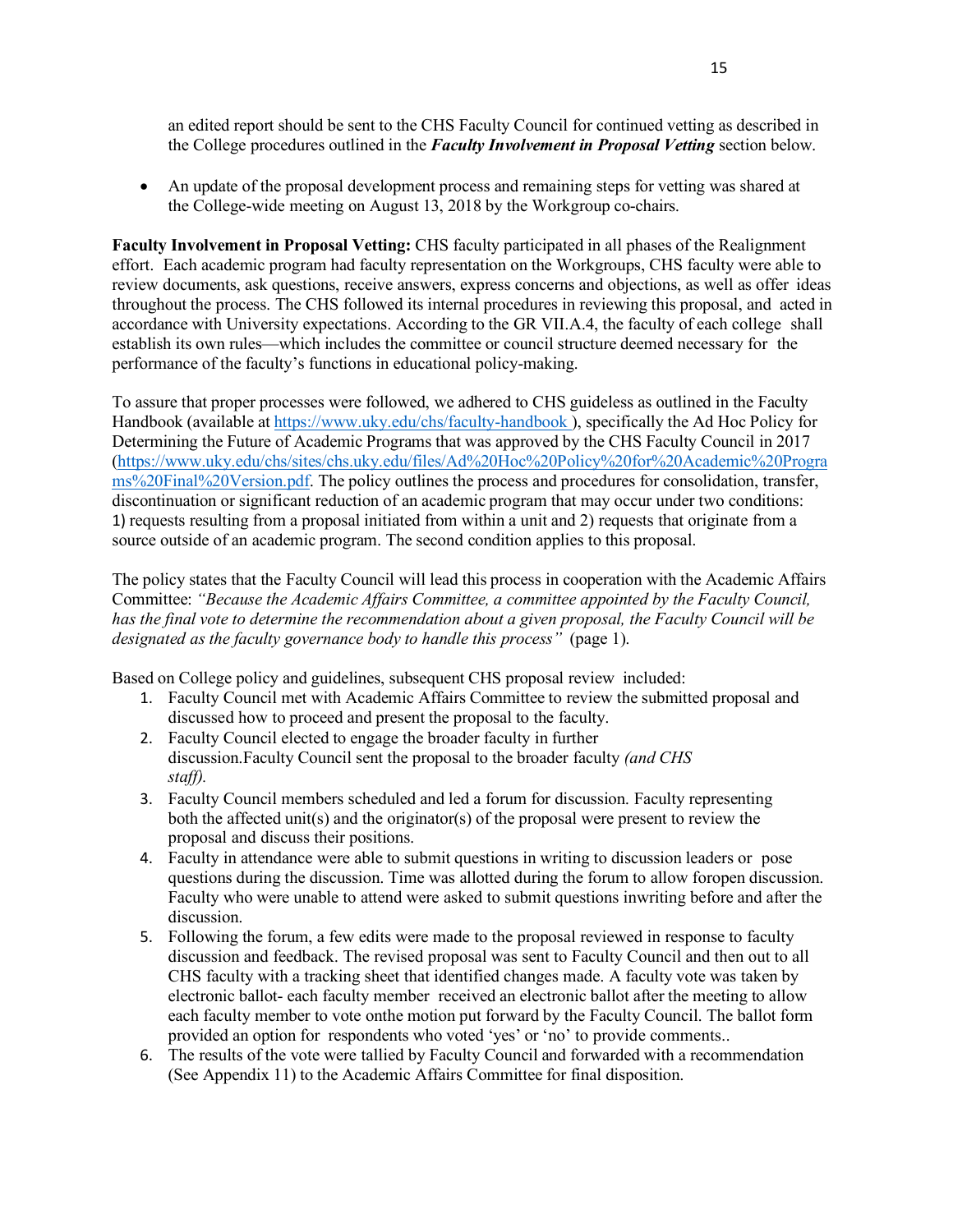- 7. Academic Affairs Committee (See Appendix 12), approved the proposal and it was forwarded to the Health Care Colleges Council (HCCC) for vetting/approval.
- 8. Following approval by HCCC, the proposal will be forwarded to the University Senate Academic Organizations and Structure Committee for review.
- 9. Once approved the proposal is forwarded to Senate Council. Following Senate Council approval, the proposal progresses to the full University Senate for vote and approval.
- 10. The Board of Trustees issues final approval.

**Reassignment of Reporting Faculty:** The College has consulted with the Office of the Associate Provost for Faculty Advancement for guidance in realigning faculty appointments in the newly established departments and has followed these recommendations. The current departmental placement of faculty and the proposed realignment should this proposal be approved are delineated in Appendices 2 and 8 respectively. Following CHS Faculty approval of the proposal, each Division Director will ask Division faculty members if they agree with a move to the appropriate newly formed Department. Those in agreement will sign one letter prepared at the Division letter. Stated also in the letter is that the undersigned faculty understand that they will be evaluated on the current College-level Evidences of the appropriate title series for appointment, promotion and tenure. These evidences will not change in the realignment. Rules and regulations will be constructed by each new department that align with those of the College, but faculty already operating under current evidences for promotion and tenure will not have a shift in expectations unless they individually choose to do so. See Division Faculty letters in Appendix 13.

**Appointment of Department Chairs:** A transition from 2 departments and 7 divisions to 5 departments will also require the discontinuation of Division Directors and the appointment of Chairs in the 4 newly created departments. The procedure by which chairs for these departments will be selected is outlined in the CHS Faculty Handbook (p. 13), GR VIII at

http://www.uky.edu/regs/sites/www.uky.edu.regs/files/files/gr/gr8.pdf and guidelines from the Associate Provost of Faculty Advancement

(http://www.uky.edu/ofa/sites/www.uky.edu.ofa/files/uploads/Chairs%20Guide%20Appointment\_Reappoin tment.pdf ).

**Staff Involvement in Proposal Vetting:** CHS staff members have been included in the vetting process of the proposed realignment (see Proposal Development Process). Staff that work within Divisions were included in Division meetings and those based in Units had separate meetings to discuss the proposal and give feedback and participated in the College-wide meetings. Policies and procedures of UK and CHS were followed throughout proposal vetting process. The CHS HR Director and Assistant Dean of Operations met several times with Catie Lasley, UK Human Resources Executive Director and Bill Verble, Senior HR Business Partner, throughout the planning process to review pertinent policies and procedures and discuss the realignment process and its potential impact on staff. The CHS Dean's Office completed an activity analysis of staff positions within the College to identify common processes and responsibilities and those duties that could be impacted by re-alignment. The CHS Director of HR met individually with two staff members impacted by the realignment to identify work-related interests, skills, career goals, and those duties they preferred to which they currently were assigned. Any resulting changes to staff positions will be addressed per UK HR policy #30.00 Compensation Administration. No staff positions are to be eliminated or added as a result of this realignment.

**Budget and Resource Implications:** This change in organizational structure will have minor implications on budget, but will not negatively affect the financial stability of the college. In our current structure all divisions and departments receive both recurring operating funds and nonrecurring operating funds (funded through the salary reimbursement process). The college will need to review current allocations of these funds and create new formulas for allocation. This will allow for additional funds to be allocated at the new department level, giving them more autonomy in the way they operate their departments. The change in the college structure will have an impact on our administrative DOEs.